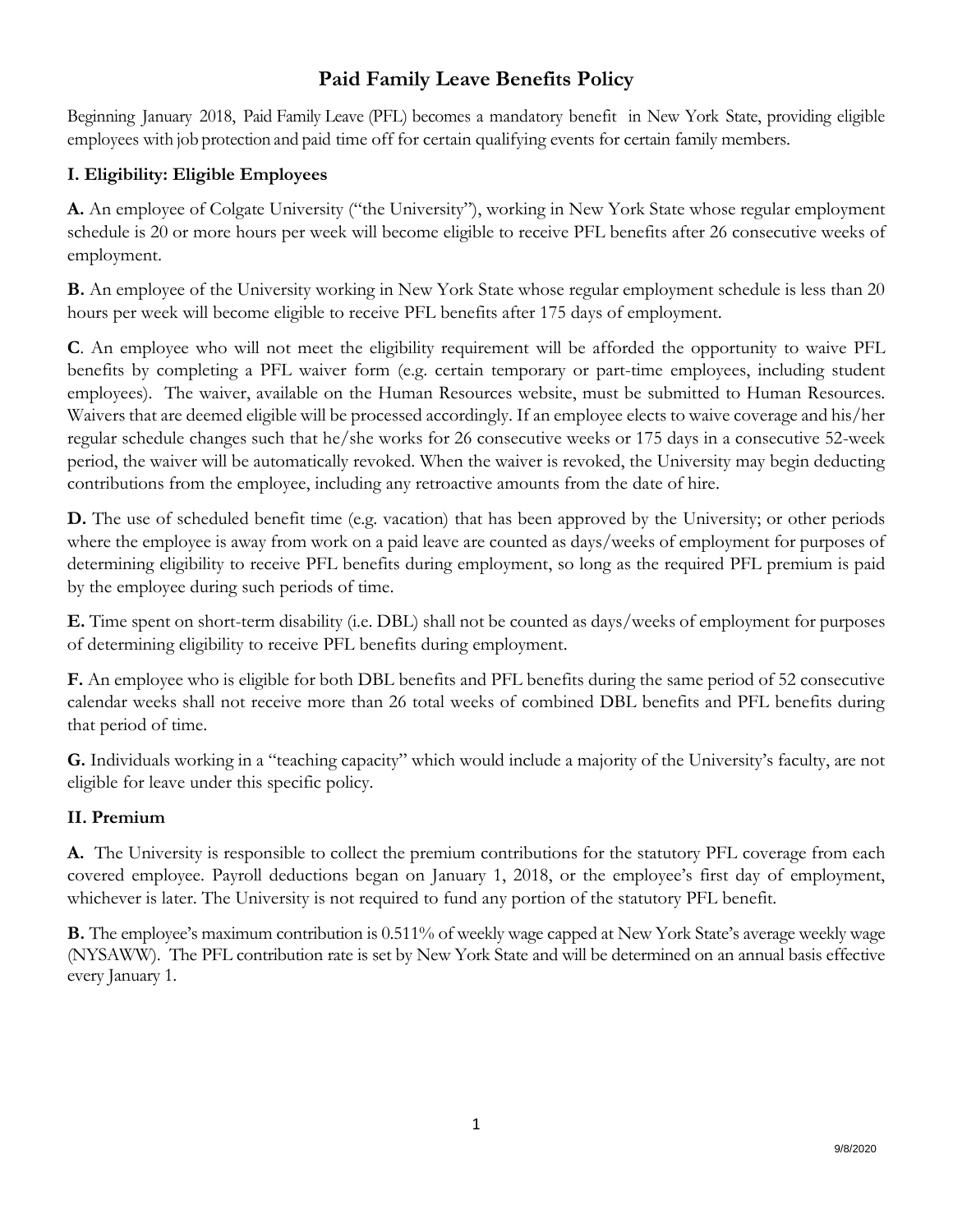### **III. Statutory PFL Benefits**

**A.** An eligible employee may be entitled to benefits for leave taken from work for the following qualifying events:

(1) To participate in providing care, including physical or psychological care, for a family member of the employee made necessary by a serious health condition of the family member;

(2) For the employee to bond with the employee's child:

- during the first 12 months after the child's birth;
- during the first 12 months after the placement of the child for adoption or foster care; or
- before the actual placement or adoption of a child if an absence from work is required for the placement for adoption or foster care to proceed;

(3) Due to any qualifying exigency pursuant to FMLA, arising out of deployment abroad on active military service or an impending call or order to active military deployment abroad in the Armed Forces of the United States for the spouse, domestic partner, child or parent of the employee.

PFL will run concurrently with leave under the Family and Medical Leave Act (FMLA) where the leave qualifies under both laws. In these cases, the employee will be required to comply with notice and application procedures under both policies. If an employee whose absence qualifies for both PFL and FMLA but declines to apply for PFL benefits (despite being notified he/she is also taking leave for a PFL-qualifying reason), such time will nevertheless count against the employee's PFL allotment.

**B**. PFL benefits phase in over four years with gradually increasing benefit amount and duration as follows: for leave taken in weekly increments.

| <b>Benefit Stage</b><br>Effective Date* | <b>Maximum Length</b><br>of Paid Leave | Maximum Benefit Amount                               |                              |
|-----------------------------------------|----------------------------------------|------------------------------------------------------|------------------------------|
|                                         |                                        | Payable% of Employee's<br><b>Average Weekly Wage</b> | <b>Statewide Benefit Cap</b> |
| 1/1/2018                                | 8 weeks                                | $50\%$                                               | \$653/week                   |
| 1/1/2019                                | 10 weeks                               | $55\%$                                               | \$746.41/weak                |
| 1/1/2020                                | 10 weeks                               | 60%                                                  | \$840.70 / week              |
| 1/1/2021                                | 12 weeks                               | 67%                                                  | \$971.61/ week               |

\* The statewide benefit cap for years after 2018 will be determined annually by the state and applied in January. For 2021 the State Average Weekly Wage (SAWW) is \$1,450.17.

The benefit rate for the employee's period of family leave shall be the rate that is in effect on the first day of family leave taken.

The 52 consecutive week period is computed retroactively to the first day for which benefits are currently being claimed. A single claim may not cover more than 52 consecutive weeks.

**C**. Intermittent Leave. PFL can be taken intermittently (in separate blocks of time) in full-day increments. If an employee is taking intermittent FMLA leave in partial-day increments for a PFL-qualifying reason, and the employee is paid for working part of a day, the University will track the hours taken as FMLA and will deduct one day of PFL benefits from the employee's annual available PFL benefit.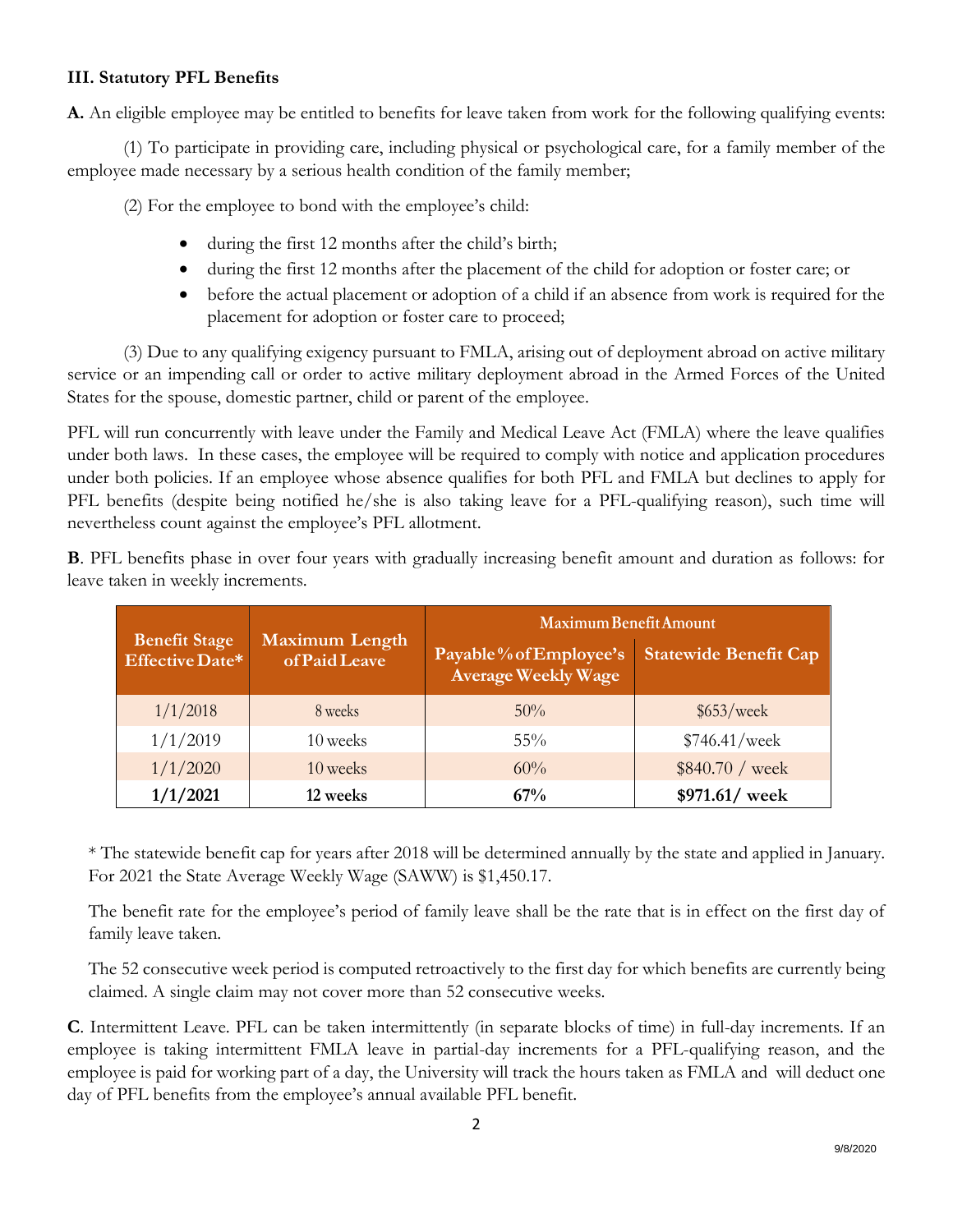### **IV. Employee Notice Requirements When Requesting PFL Benefits**

#### **A.** Foreseeable leave

(1) The employee must provide 30-days advance notice to the University prior to the first day of leave taken for a foreseeable qualifying event. If 30-days advance notice is not practicable, then notice must be given as soon as practicable.

(2) The advance notice must include the anticipated timing and duration of the leave for;

(a) continuous leave; or

(b) intermittent leave. The employee should provide notice as soon as practicable before each day of intermittent leave. The employee shall advise the University and the PFL carrier of the schedule of intermittent leave. The PFL carrier may withhold payment pending submission of a request for payment together with the dates of intermittent leave.

(3) The employee shall advise the University of any change in the timing and/or duration of the leave.

(4) If the employee fails to give 30-days advance notice of foreseeable leave the University may request that the PFL carrier delay the payment of benefits to the employee (known as a partial denial) for a period of up to 30 days from when the notice was given.

#### **B**. Unforeseeable Leave

(1) When the need for continuous leave is unforeseeable, the employee must provide notice to the University as soon as practicable.

(2) When the need for intermittent leave is unforeseeable, the University may require the employee to provide notice as soon as practicable before each day of intermittent leave. The employee shall advise the University and the PFL carrier of the schedule of intermittent leave. The PFL carrier may withhold payment pending submission of a request for payment together with the dates of intermittent leave.

### **V. Applying for PFL Benefits**

**A.** The employee requests PFL benefits by completing a *Request for Paid Family Leav*e *and Certification form* (PFL-1 claim form), which is available from the PFL carrier or from Human Resources.

**B**. The employee provides the University with the request for PFL claim form to complete the employer information section. The employee completes the appropriate certifications or proof of claim documentation and submits the request to the PFL carrier. No benefits are required to be paid by the PFL carrier until the completed request for PFL together with the necessary certifications or proof of claim documentation have been submitted to the PFL carrier.

**C.** The employee must submit the completed request for PFL together with the necessary certifications or proof of claim documentation to the PFL carrier no later than 30 days from the first day of leave. For a previously unspecified day of intermittent leave, the request for payment must be made within 30 days of the leave. However, employees are encouraged to file claims as quickly as possible to ensure prompt payment of benefits for qualifying leaves.

**D.** The PFL carrier will make the final determination of whether the employee is eligible for PFL, whether the reason for the leave qualifies under the law, and whether the employee has provided sufficient documentation to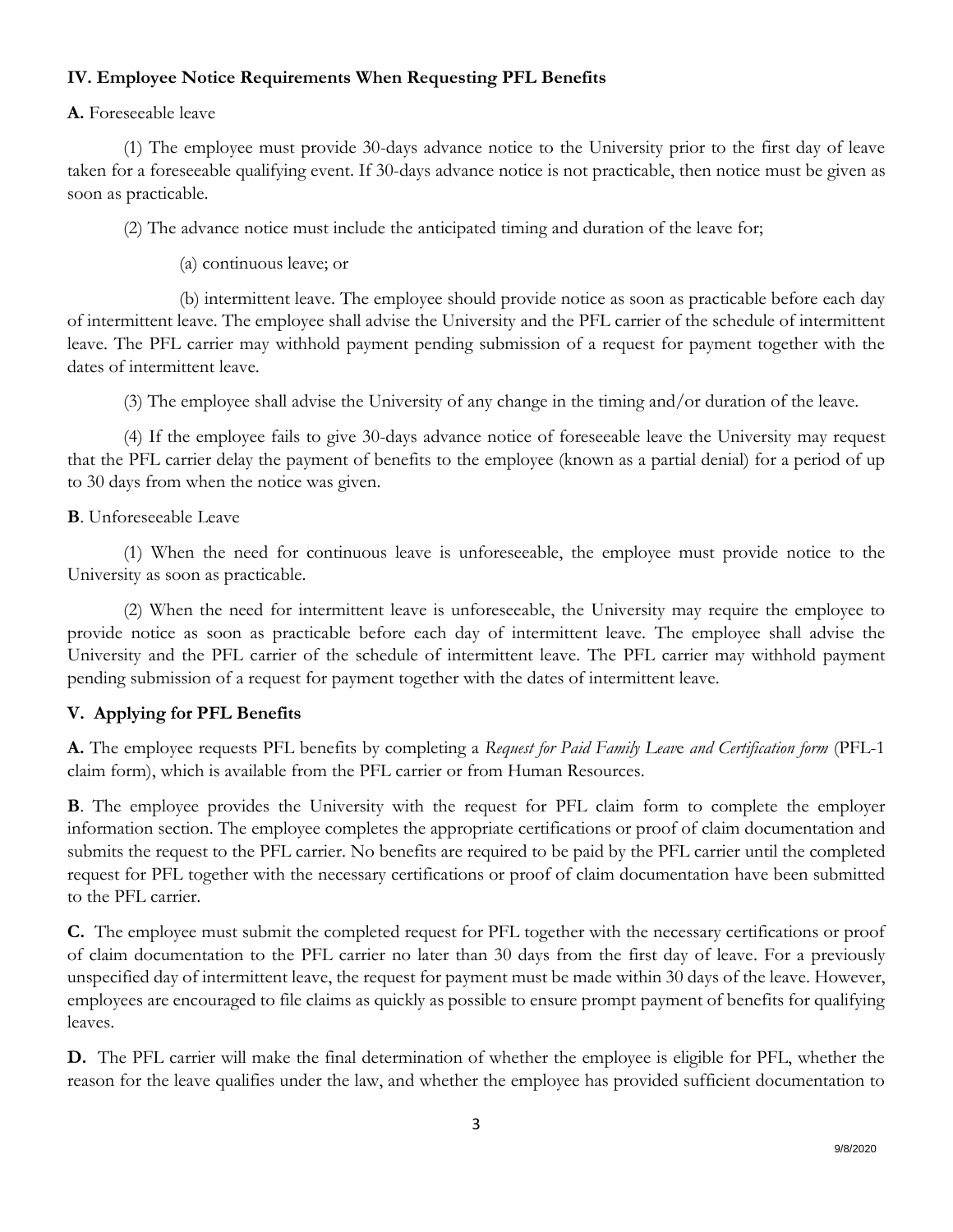support the need for the leave. This determination is not made by the University. Employees will not receive PFL benefit payments until the claim is fully submitted to and approved by the PFL carrier. The PFL carrier will pay or deny the claim within 18 days of the submission.

**E.** Advance Request for PFL for Foreseeable Qualifying Events.

(1) An employee may submit a request for PFL in advance of the happening of a foreseeable qualifying event. Any such request shall indicate that it is being submitted in advance of the qualifying event.

(2) The PFL carrier will provide the employee with information regarding the claim and the manner in which missing information shall be submitted.

(3) Once PFL carrier receives a completed request for PFL, the PFL carrier shall make the final determination of whether the employee is eligible for PFL, whether the reason for the leave qualifies under the law, and whether the employee has provided sufficient documentation to support the need for the leave.

**F**. An employee who is absent from work and whose PFL claim is not fully submitted to or approved by the PFL carrier may be authorized for leave, if eligible, under the University's other leave policies. However, if the employee does not qualify under those policies, or has no available, accrued paid time off, the absence may be treated as unexcused and subject to the University's attendance policies.

## **VI. Employee Use of Accruals and Employer Request for Reimbursement**

**A.** When an employee provides the University with advance notice of PFL, the University provides an option for employees to supplement PFL payments from the carrier with all or part of unused accruals or other paid time off to receive full salary during the period of family leave. In no case can the combination of benefits result in the receipt of more than 100% of an employee's normal wages. Benefit time payments will be paid through the University's payroll department and PFL benefits will be paid by the PFL carrier.

**B.** For unforeseen PFL and PFL that is determined retroactively, the University provides an option to employees to elect to use all or part of unused accruals or other paid time off to receive full salary during the period of family leave. In such situations, the time off will still count against the employee's maximum PFL allotment and the employee will be paid in full directly from the University rather than receiving monetary PFL benefits from the PFL carrier. The employee will still file a claim for PFL benefits, but the University will request reimbursement for the PFL benefits due by filing its claim for reimbursement with the PFL carrier in accordance with Workers' Compensation Law  $\sqrt{205(2)}$ (c).

**VII. Restoration to Employment.** Employees who return to work at the conclusion of an approved PFL leave will be restored to the same or to a comparable position (with comparable employment benefits, pay and other terms and conditions of employment) upon their return from leave.

### **VIII. Maintenance of Benefits**

If an employee' s PFL claim is approved by the PFL carrier, the University will maintain the employee' s health, Rx, dental and life benefits as if the employee continued to be actively employed. Specifically, the University will continue to pay its portion of the employee's premium while the employee is on PFL.

The employee will be responsible for continuing to contribute his/her portion of the health premium along with other normal deductions and is expected to make arrangements with Human Resources so that this payment is made in a timely fashion. If the payment is more than thirty (30) days late, the employee's health care coverage